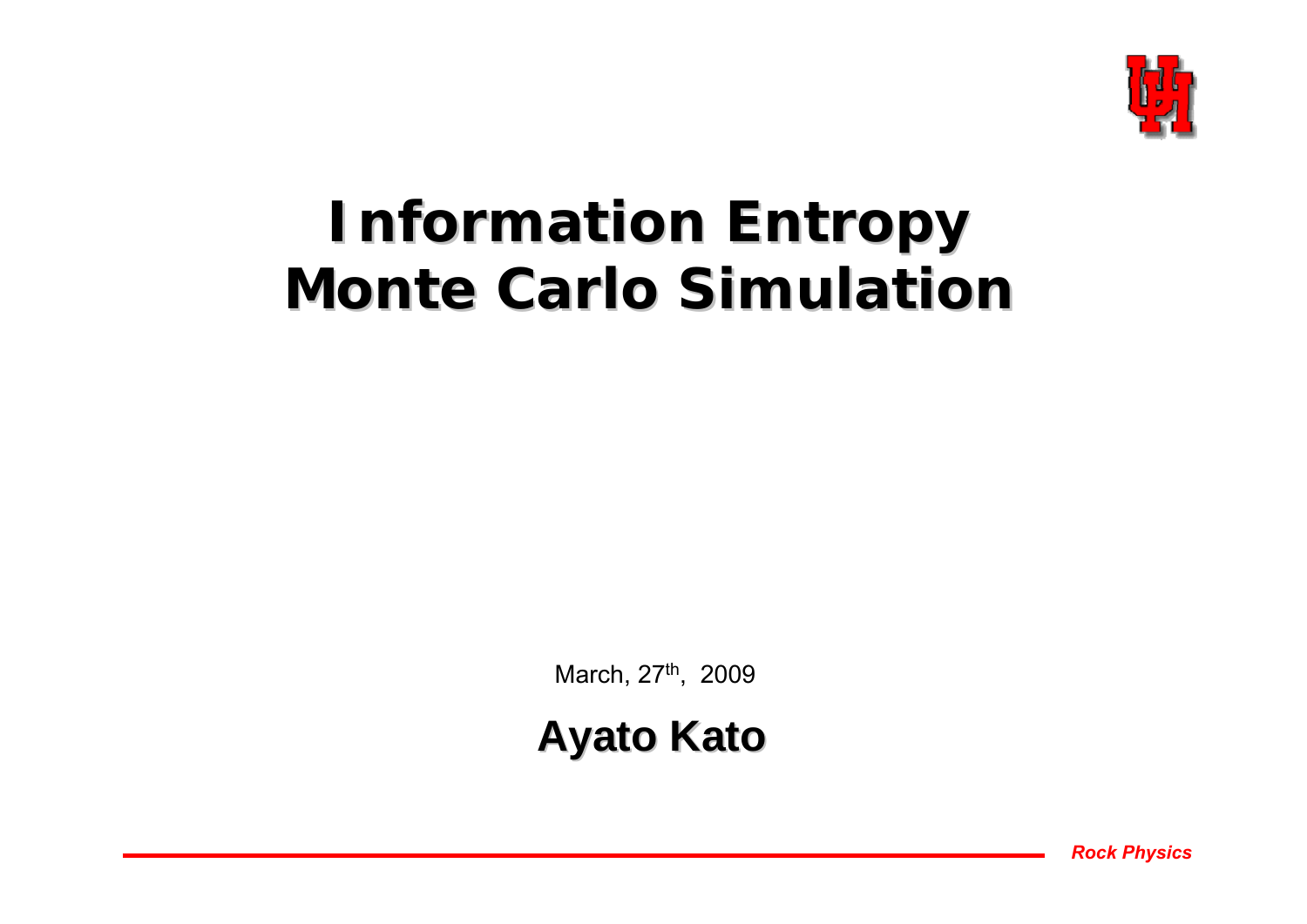# **Outline**

### **F** Shannon's Information Entropy

### **Monte Carlo Simulation**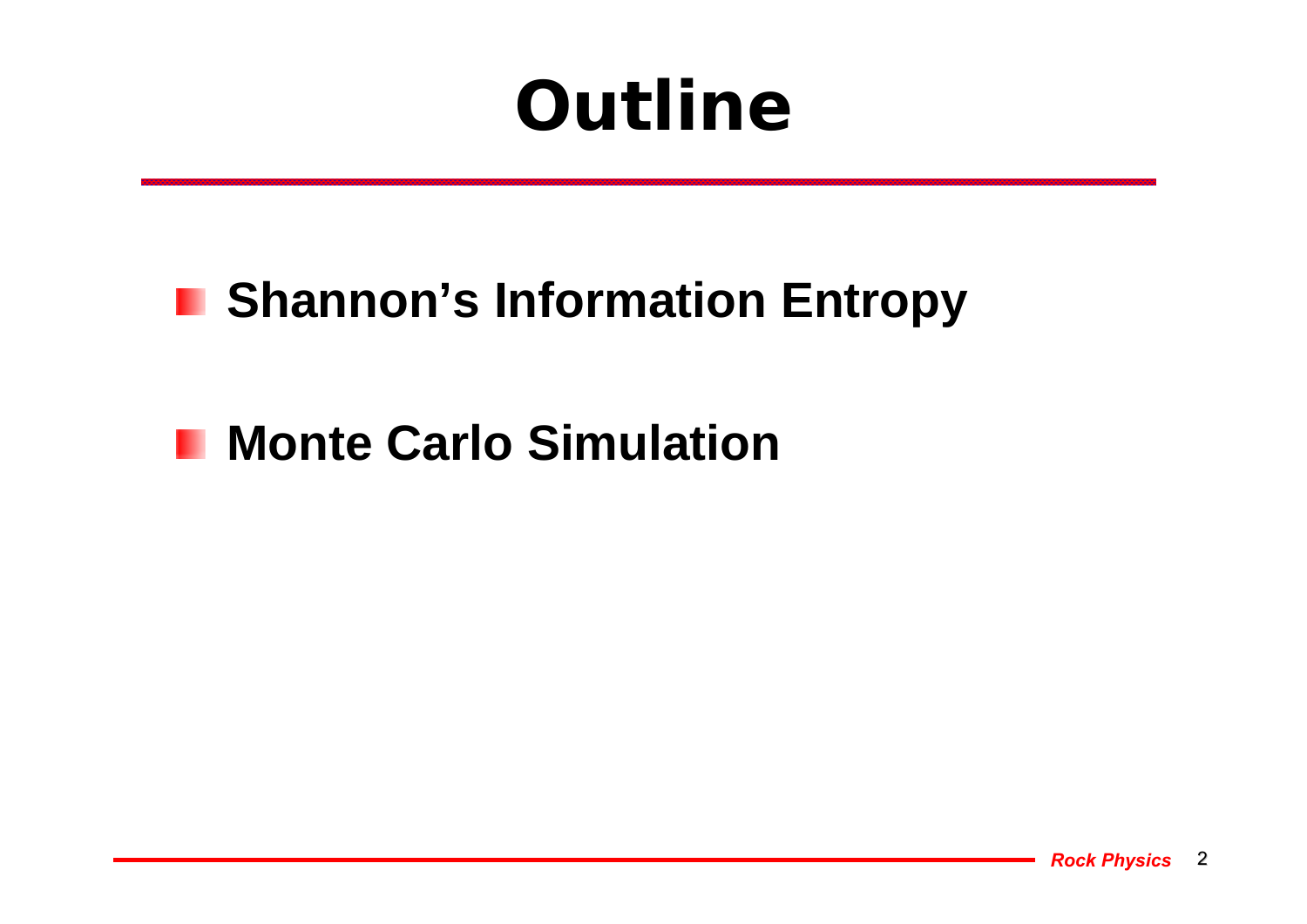### **Which attribute(s) should We Use ?**

#### **Innumerable Seismic Attributes**

| <b>Type</b>                | Seismic<br>Attribute              | Major Geological significance                                                               |  |
|----------------------------|-----------------------------------|---------------------------------------------------------------------------------------------|--|
| Conventional<br>property   | Amplitude                         | bedding<br>Lithological<br>contrast,<br>continuity                                          |  |
|                            | Interval velocity                 | Lithology, Porosity, Fluid Content                                                          |  |
|                            | Acoustic<br>impedance             | Lithology, Porosity, Fluid Content                                                          |  |
| Volume-related             | Reflection                        | Reservoir Architecture,                                                                     |  |
| attribute                  | geometry                          | <b>Sedimentary Structure</b>                                                                |  |
| (Multi-trace attribute)    | Trace continuity                  | Fault geometry, Fault<br>distribution,<br>Stratigraphic continuity                          |  |
|                            | Time curvature,<br>Dip, Azimuth   | Detailed Reservoir Architecture,<br>Fault geometry, Fault distribution,<br>Fracture density |  |
| Pre-stack attribute        | <b>AVO</b>                        | Fluid Content, Lithology, Porosity                                                          |  |
|                            | Impedance<br>(elastic/S-wave)     |                                                                                             |  |
|                            | Poisson's ratio                   |                                                                                             |  |
|                            | $\lambda, \mu$<br>(Lame constant) |                                                                                             |  |
|                            | <b>AVOZ</b>                       | Fracture Orientation, Fracture Density,<br><b>Fluid Content</b>                             |  |
| Instantaneous<br>attribute | Instantaneous<br>phase            | <b>Bedding continuity</b>                                                                   |  |
|                            | Instantaneous<br>Frequency        | Bed thickness, lithologic contrast, fluid<br>content                                        |  |
| <b>Miscellaneous</b>       | Frequency                         | <b>Fluid content</b>                                                                        |  |
| attribute                  | Attenuation                       |                                                                                             |  |
|                            | Anything<br>computed<br>from      | ???                                                                                         |  |
|                            | seismic traces                    |                                                                                             |  |

For the purposes of predicting porosity, which attributes should we use?

- *- AVO P 0 & G - AI & EI*
- *λρ & μρ*
- -*Vp/Vs etc*

Shannon's Information Entropy can give us the solution quantitatively.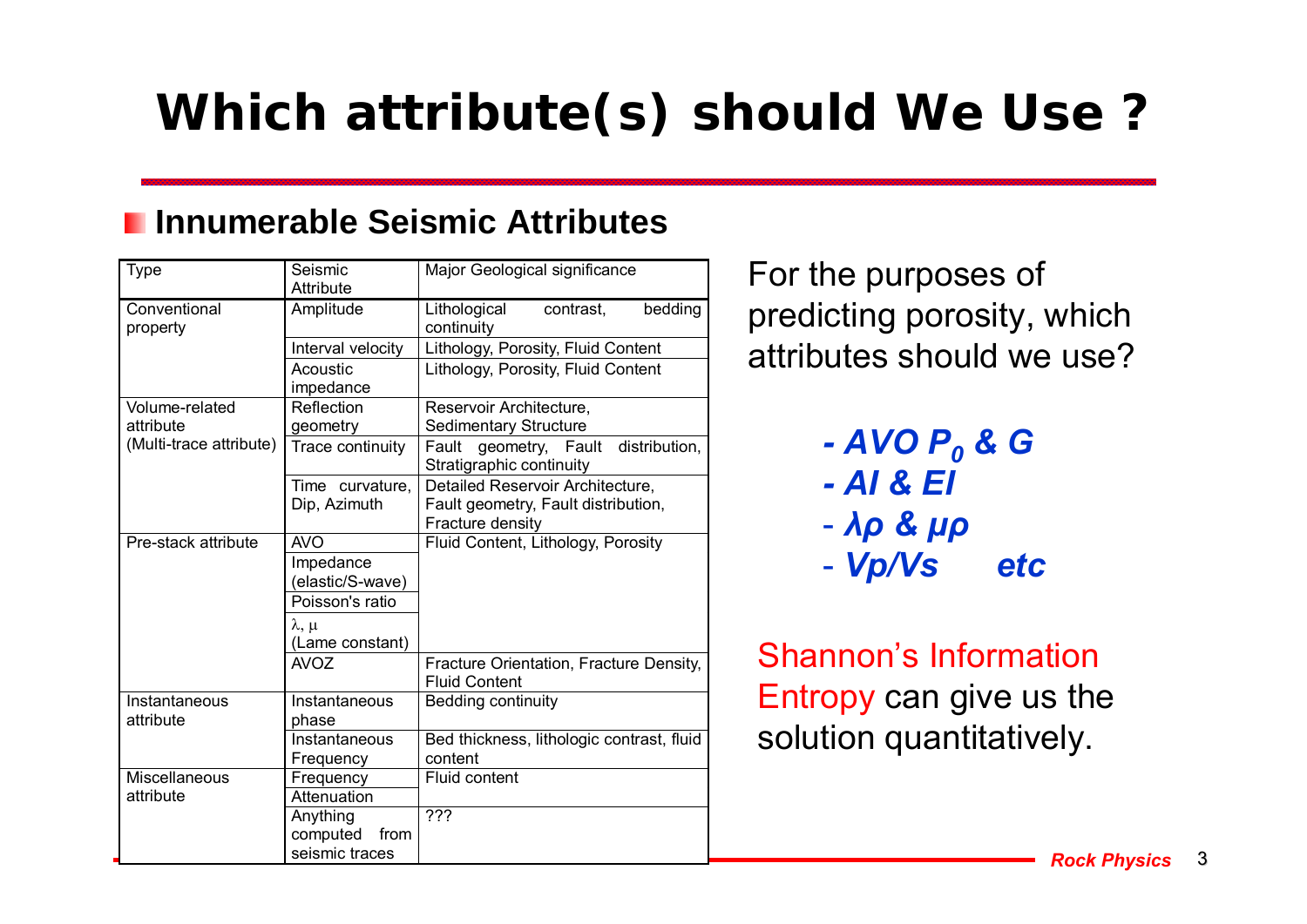# **Shannon's Information Theory**

*Shannon and Weaver (1949) "The Mathematical Theory of Communication"*

Defined **Quantity of Information**

**Information Content**



**Dr. Claude Shannon**

- **Information Entropy**
- **Mutual Information**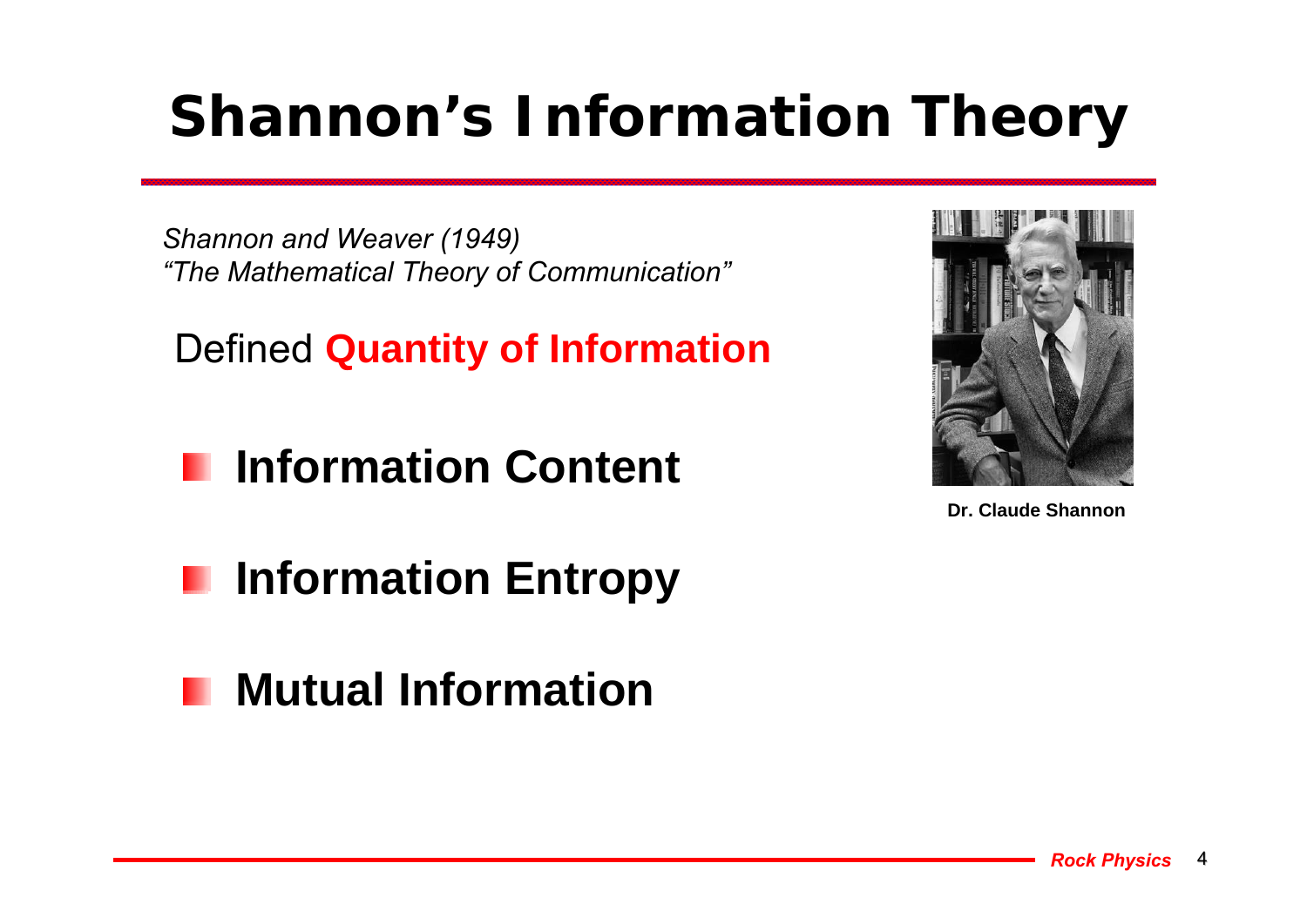# **Information Content**



**Information Content** (Quantity of information)

$$
I=-\log P
$$

How surprised one would be if the event happened.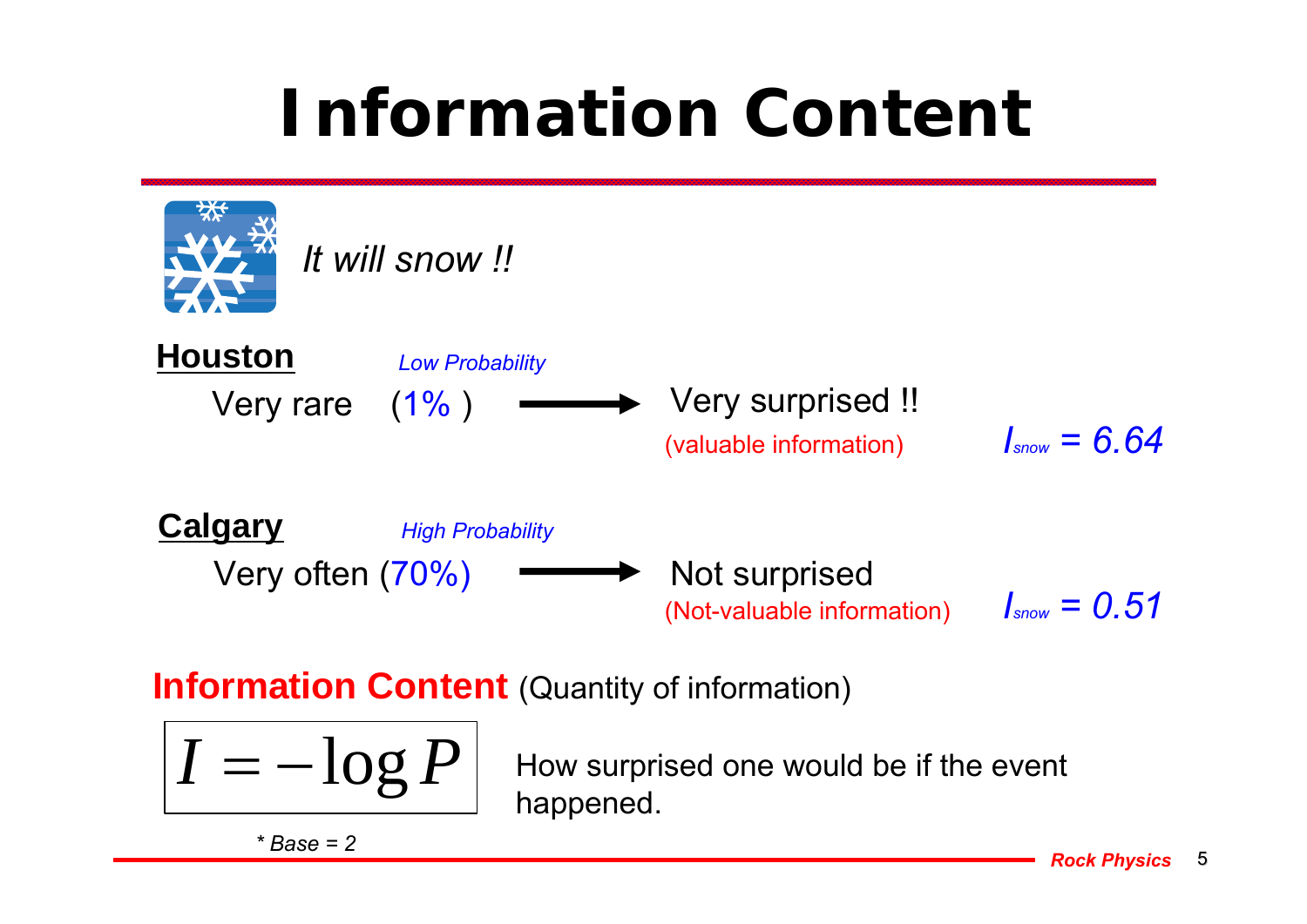# **Information Entropy**

Expected Value of Information Content

**Information Entropy** 

$$
H(X) = -\sum_{i}^{n} P_{i} \cdot \log P_{i}
$$

$$
X = \{x_1, \dots, x_N\}
$$

• **Expected Surprise** •Quantity of **uncertainty** associated with *P*

| Houston |  |
|---------|--|
|         |  |

$$
H=1.65
$$

| Хi     | Pi (%) |
|--------|--------|
| Sunny  | 33     |
| Cloudy | 33     |
| Rain   | 33     |
| Snow   |        |

**Calgary**

#### *H=1.36*

Forecast is easy Uncertainty is small

| <u>y</u>   | Xi     | Pi(%) |                       |
|------------|--------|-------|-----------------------|
|            | Sunny  | 10    |                       |
| 6          | Cloudy | 10    | $H = 2.00$            |
| easy       | Rain   | 10    | Forecast is dif       |
| v is small | Snow   | 70    | <b>Uncertainty is</b> |

| NY                    |
|-----------------------|
| $H = 2.00$            |
| Forecast is difficult |

Uncertainty is large

Snow 25 Rain 25 Cloudy 25 Sunny | 25 **Xi***Pi (%)*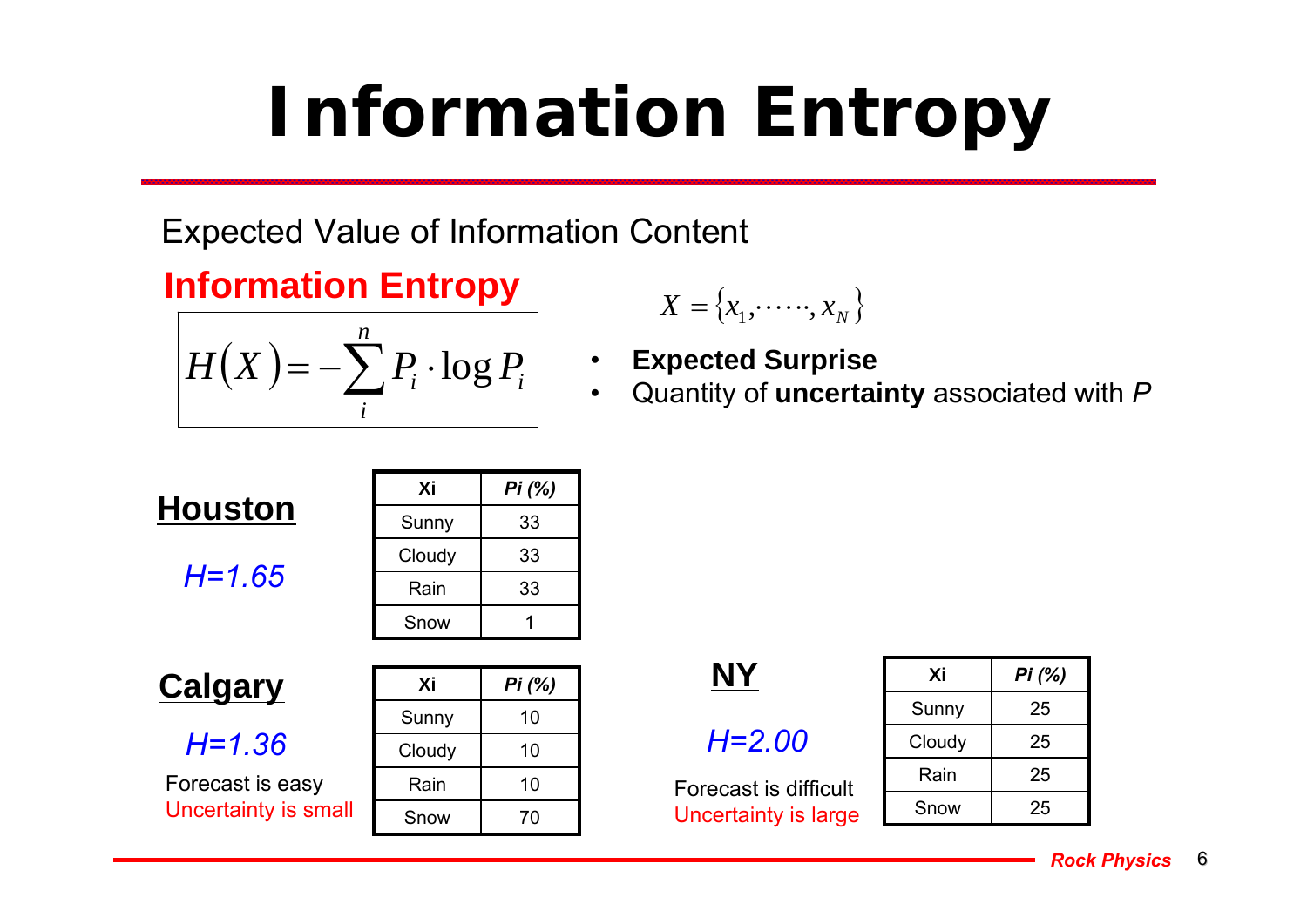# **Conditional Entropy**

#### **Conditional Information Entropy**



Conditional Information Entropy at a given additional information (A)

|                      | <b>Weathe</b> |
|----------------------|---------------|
|                      | Sunny         |
| $H(X)=2.00$          | Cloudy        |
| Uncertainty is large | Rain          |
|                      |               |

| Weather | Pi (%) |
|---------|--------|
| Sunny   | 25     |
| Cloudy  | 25     |
| Rain    | 25     |
| Snow    | 25     |

#### e.g. A = atmospheric pressure change data

At given additional information A

*H(X|A)=1.54*

Uncertainties reduce

| Weather | Pi (%) |
|---------|--------|
| Sunny   | 50     |
| Cloudy  | 25     |
| Rain    | 10     |
| Snow    | 5      |

#### **Mutual Information**

$$
I(X \mid A) = H(X) - H(X \mid A)
$$

Quantity of uncertainty reduced by additional information **A**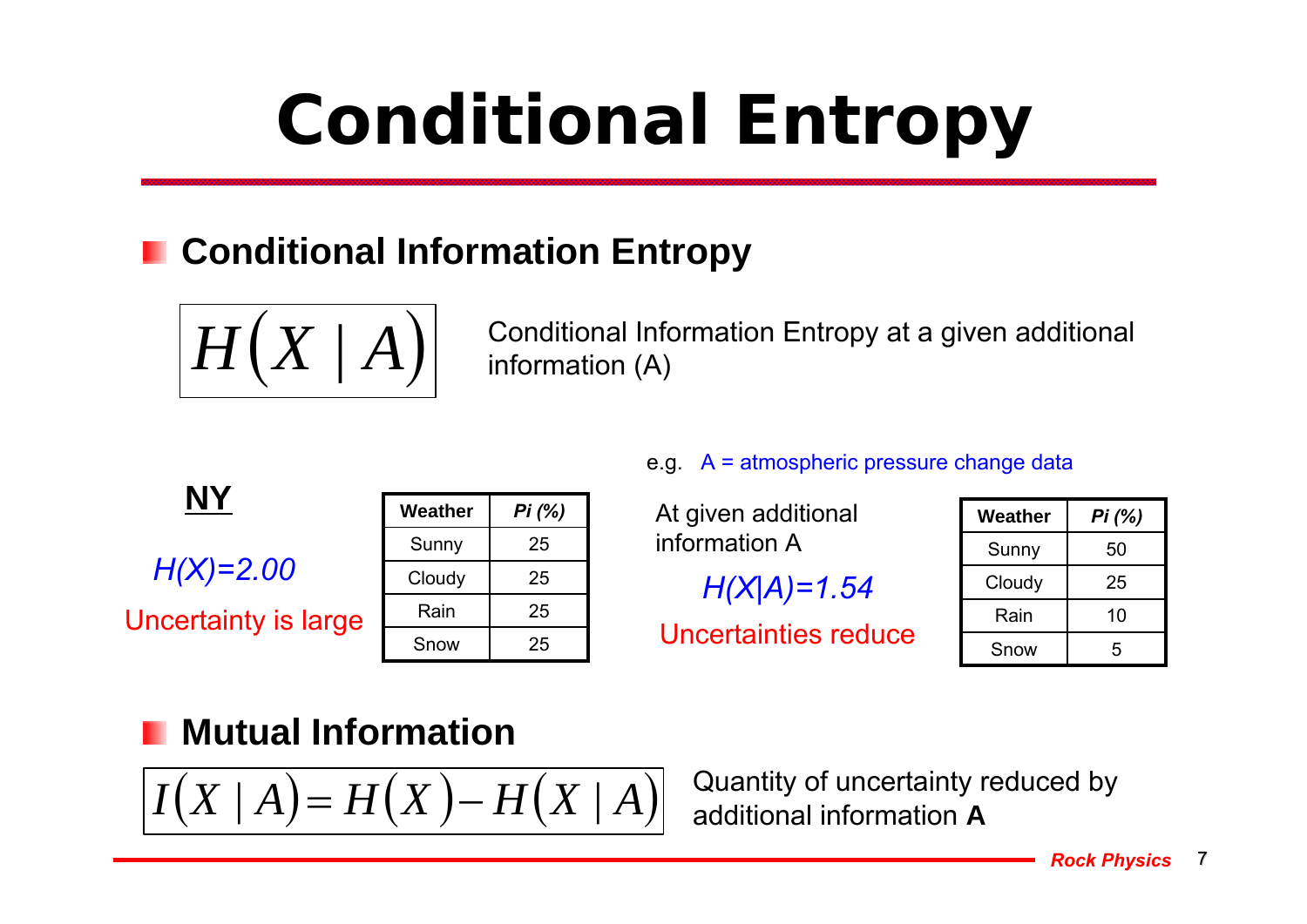### **Our Case : Porosity Prediction**

#### **Porosity Prediction by Seismic Attribute**

X : Porosity (continuous variable)

A : Seismic Attribute

H(X) : Information Entropy for Porosity's PDF

H(X|A) : Information Entropy for Porosity's PDF at given seismic attribute



Adding more seismic attributes

PDF shape  $\rightarrow$  Narrow, steep Uncertainty  $\rightarrow$  Decrease In. Entropy → Decrease

> *Rock Physics* 8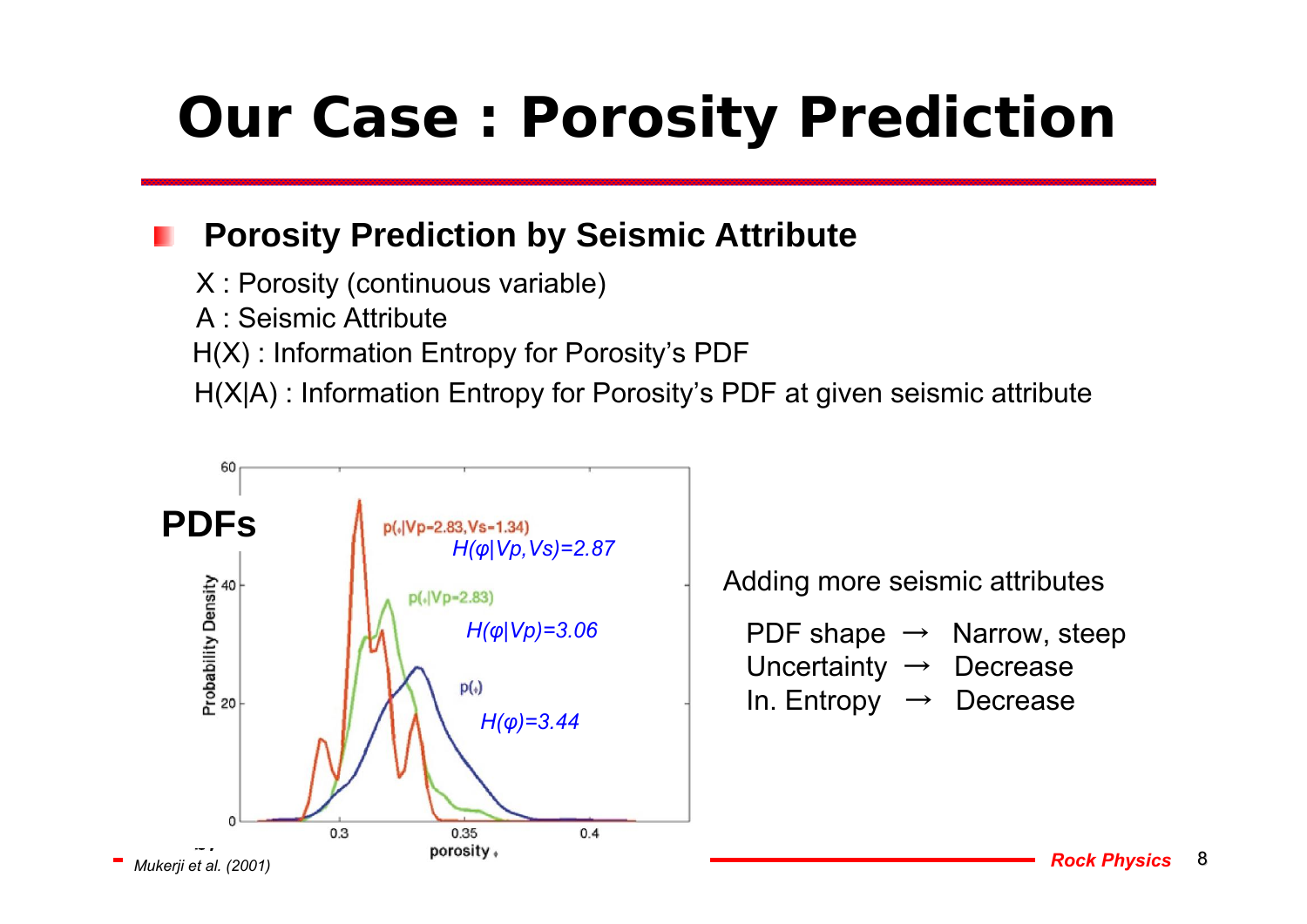### **Information carried by Seismic Attributes**

For example,  $X =$  Porosity A = Seismic Attribute

Mutual Information

$$
I(X \mid A) = H(X) - H(X \mid A)
$$

Information entropy

Conditional entropy at given A

- **Mutual Information can be regarded as the reduced** uncertainty by the seismic attributes.
- Thus, we should choose the one which will maximize the mutual information.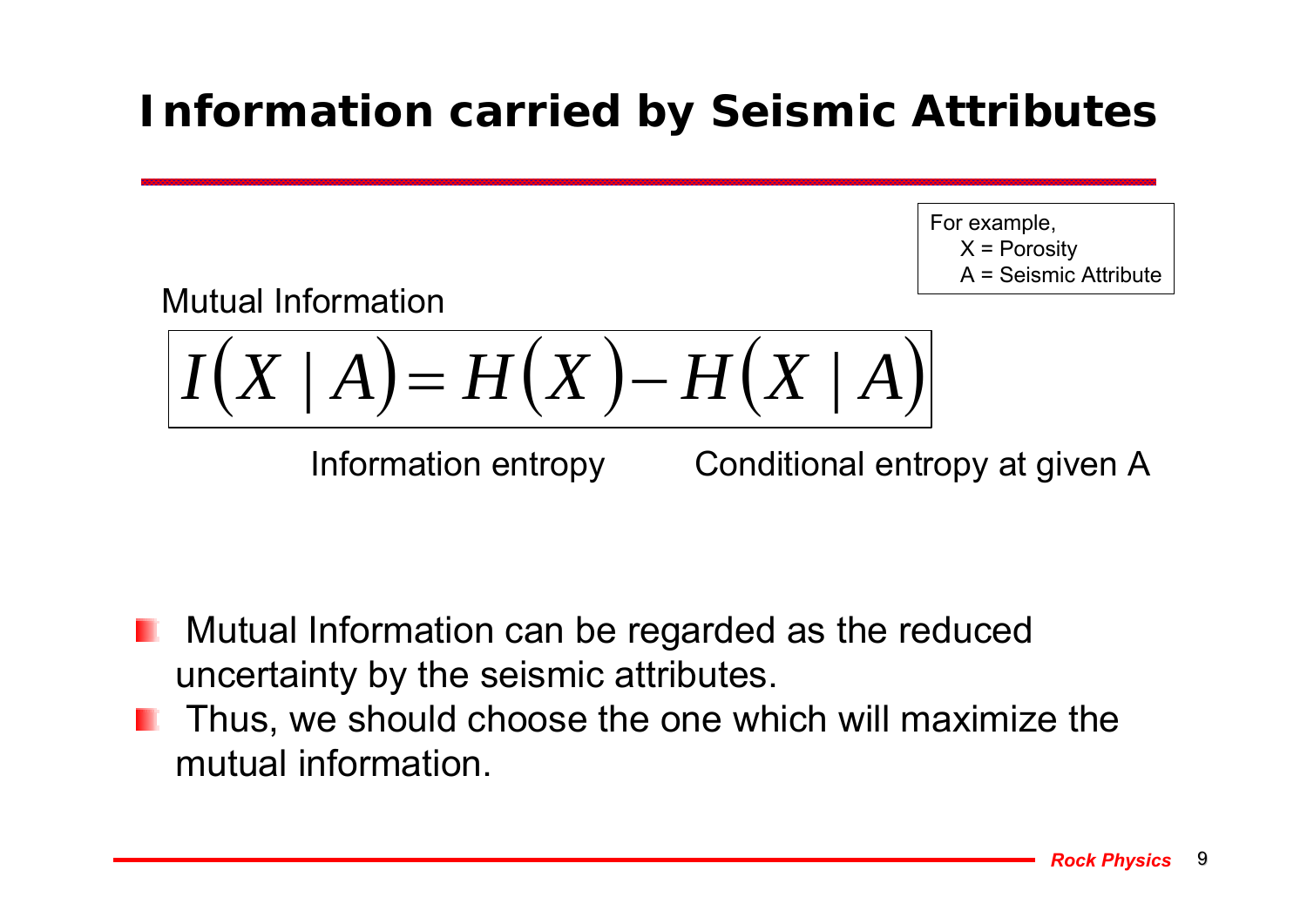## **Case Studies**

**North Sea Tertiary Turbiditic Reservoir** 

- **Case I** 
	- Facies Identification
- **Case II** 
	- Pore Fluid Identification  $H\left( \mathit{fluid}\ |\ attributes\right)$

*H*(*facies* | *attributes*)

- **References** 
	- -Tapan et al. (2001)
	- -Takahashi et al (1999)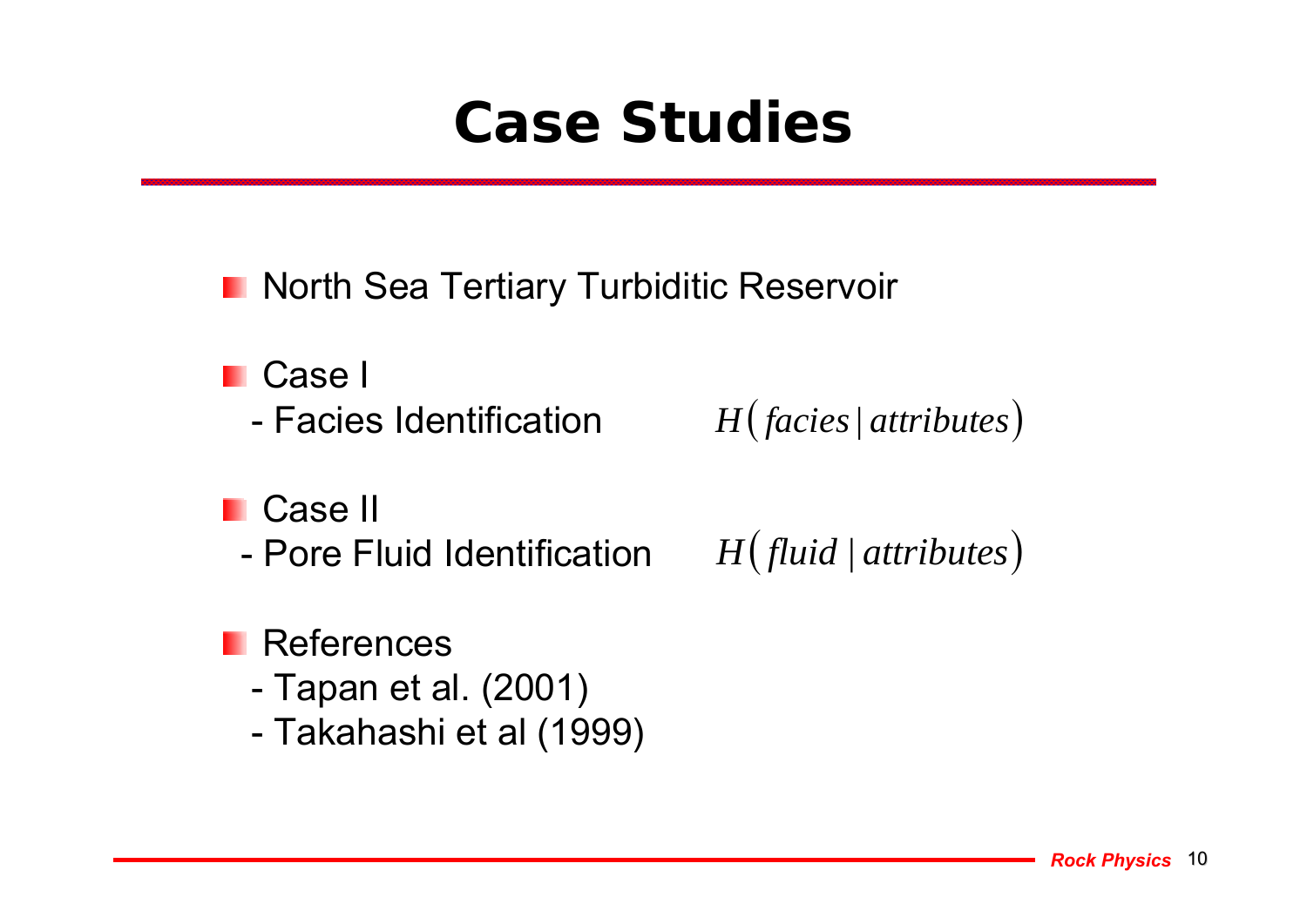### **Well Log Data**

#### **Facies Classification in Well Log Data**



**IIa**: Cemented Sand **IIb**: Uncololidated Sand **IIc**: Laminated Sand **III**: Interbedded Sand-Shale **IV** Silty Shale **V**: Pure Shale

Takahashi et al. (1999)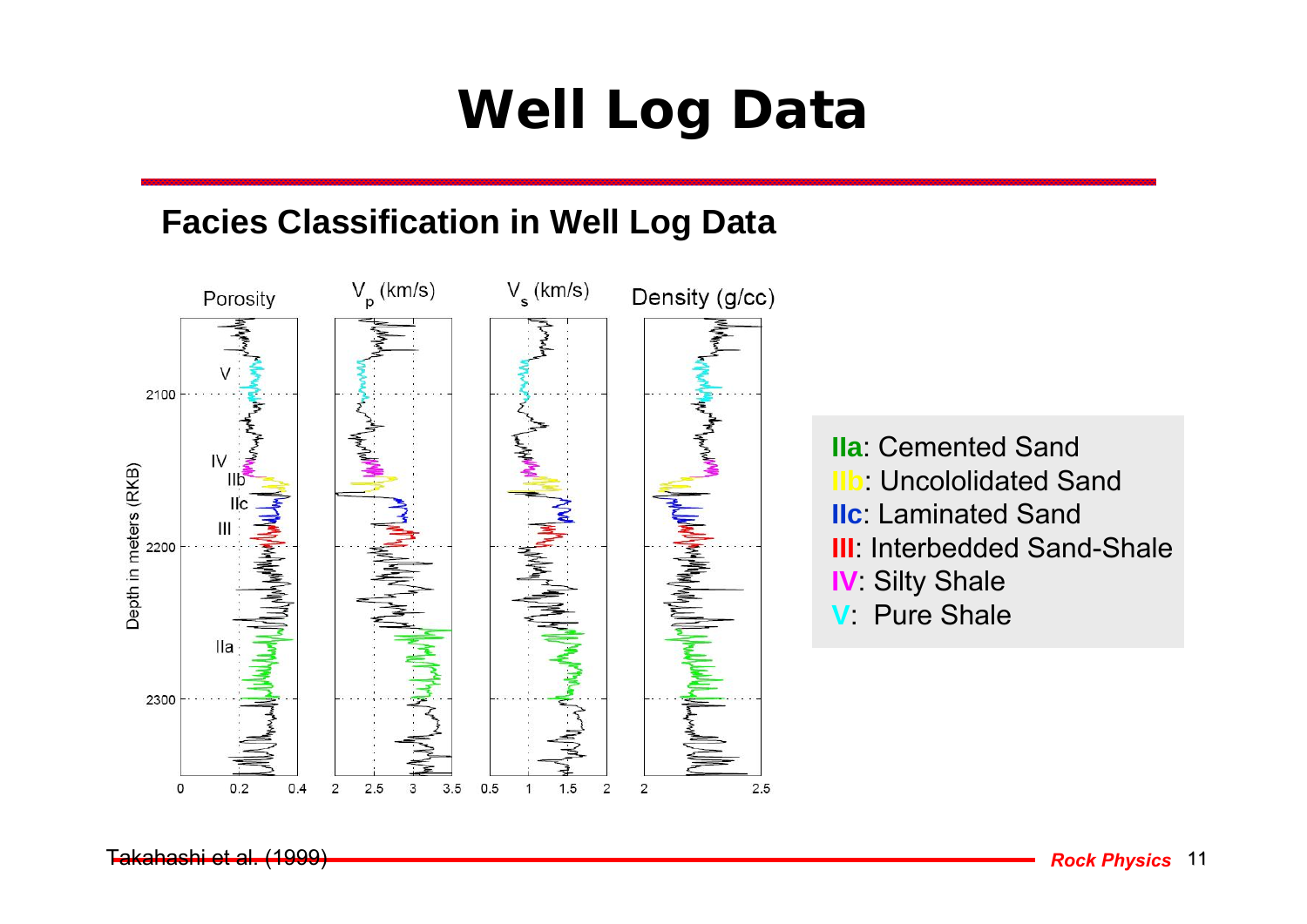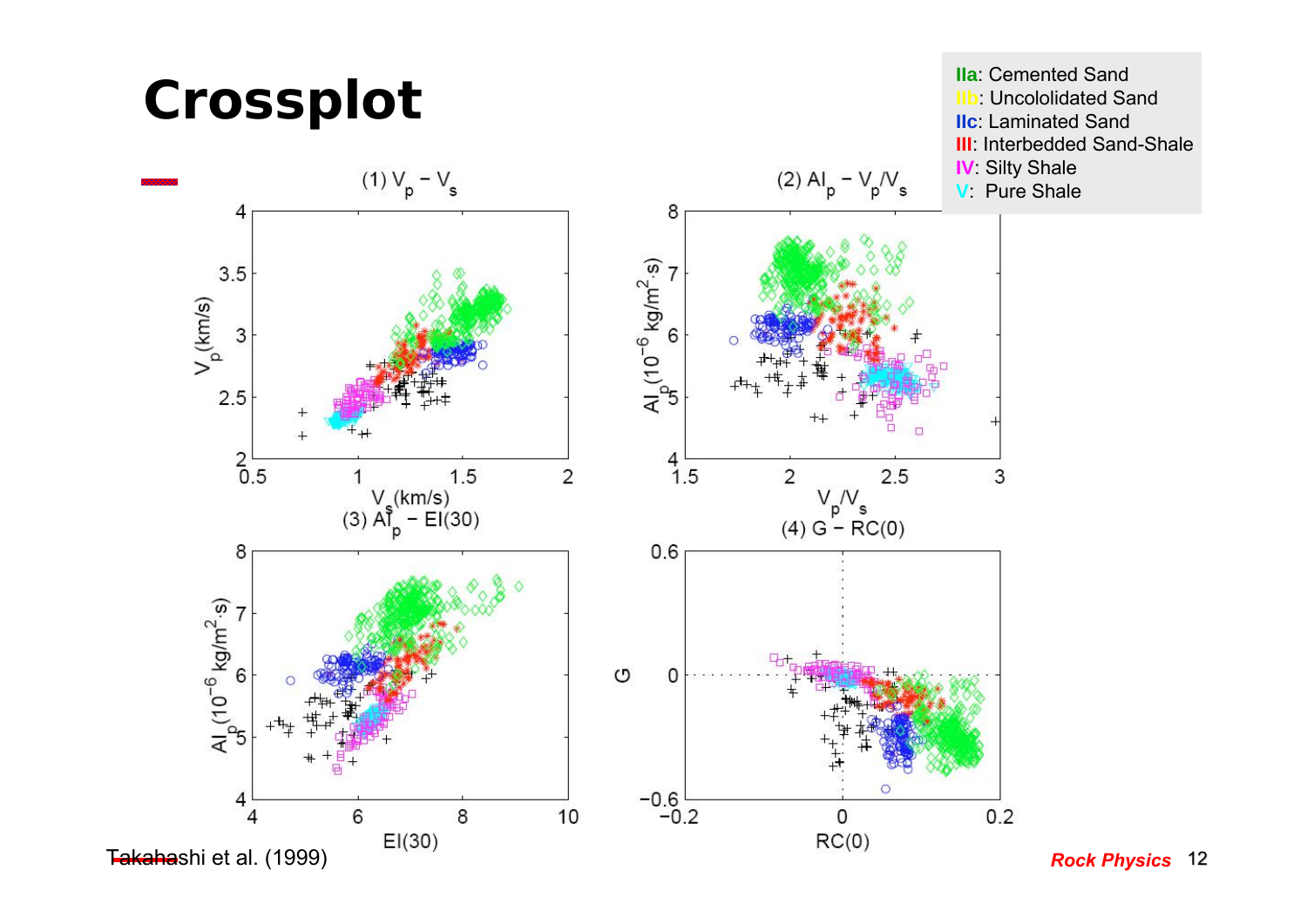### **Conditional probability distributions**



Takahashi et al. (1999)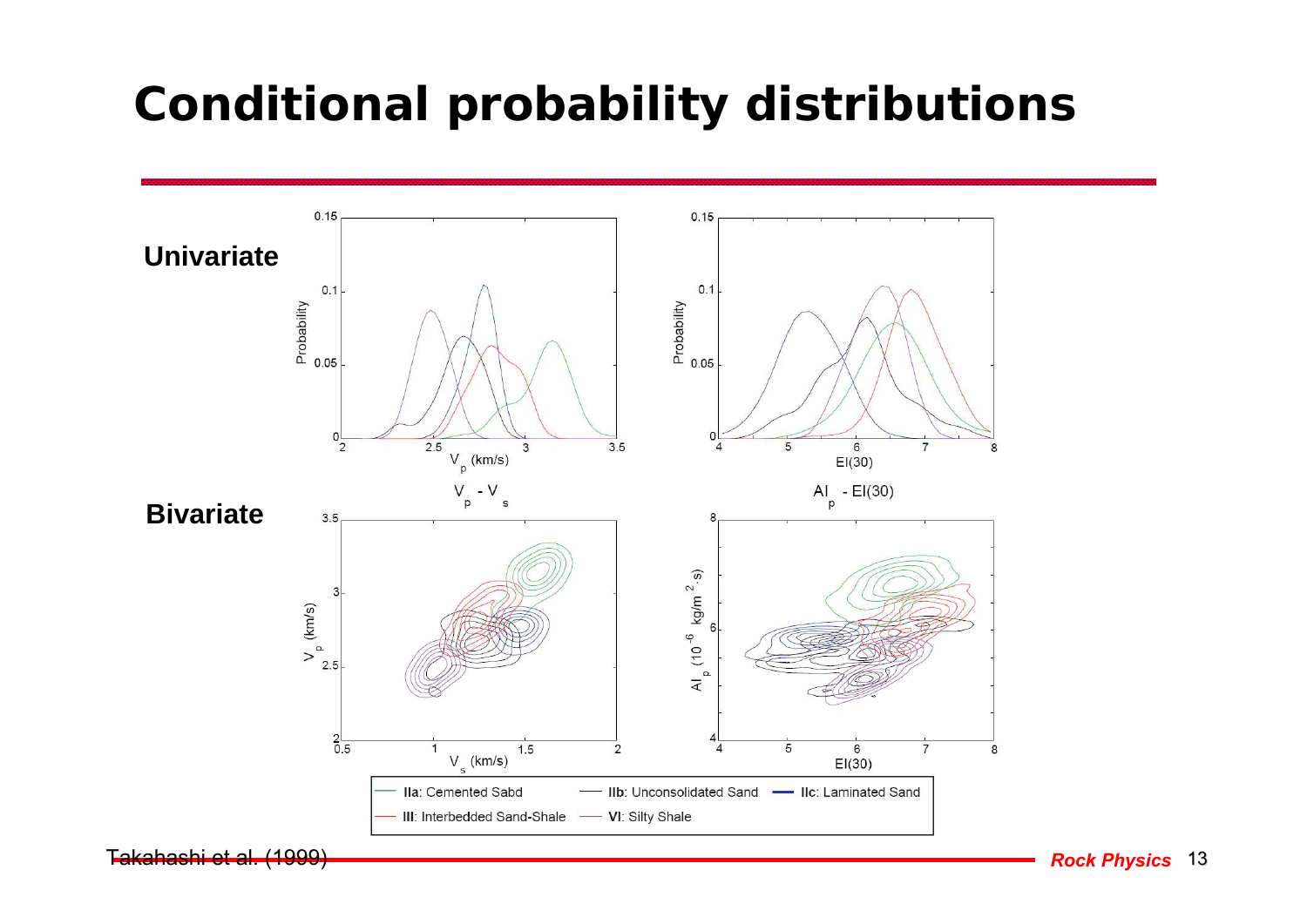### **Mutual Information**

Information about lithofacies carried by Seismic attributes



*Rock Physics* 14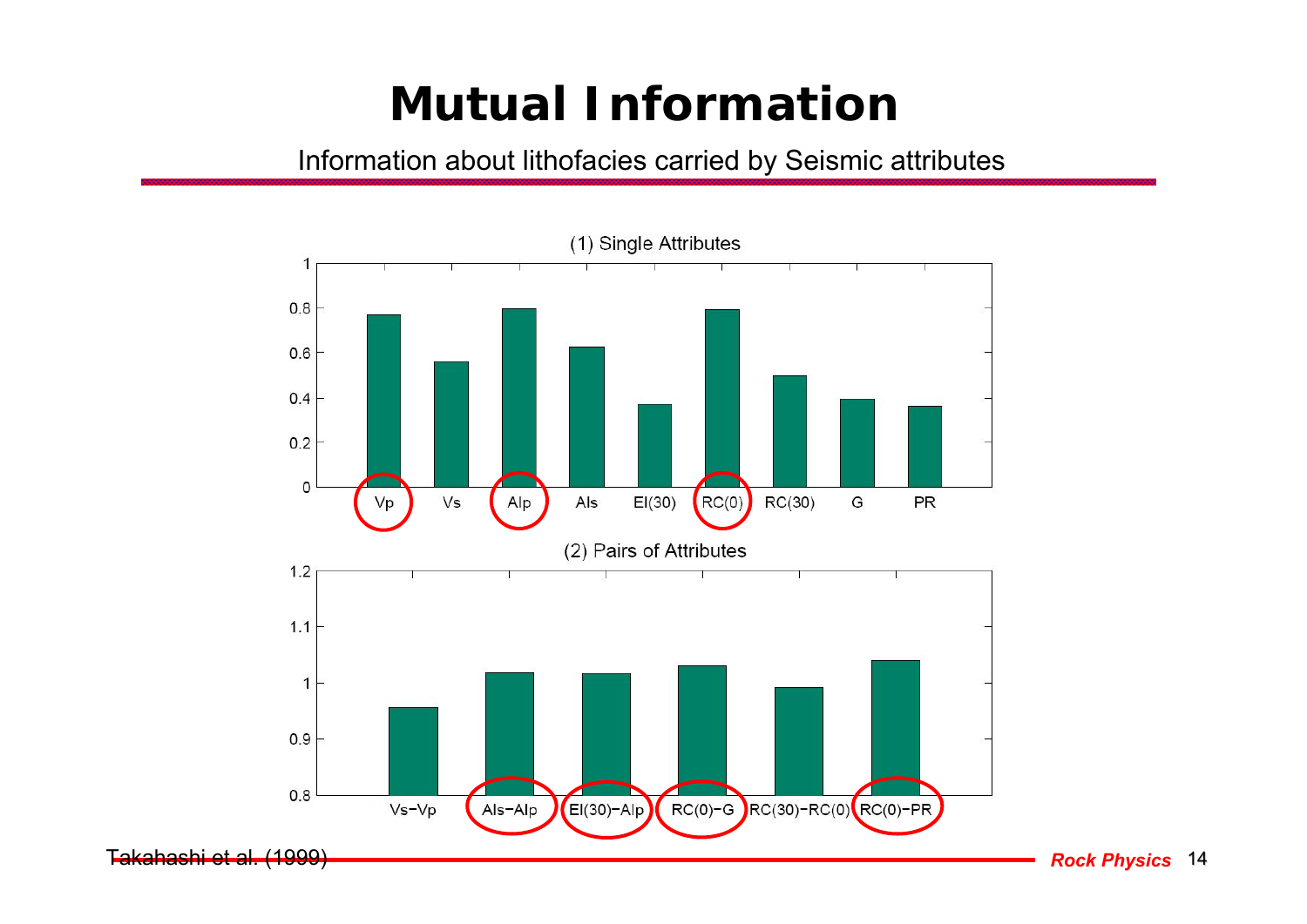### **Case Study 2 (Pore Fluid)**

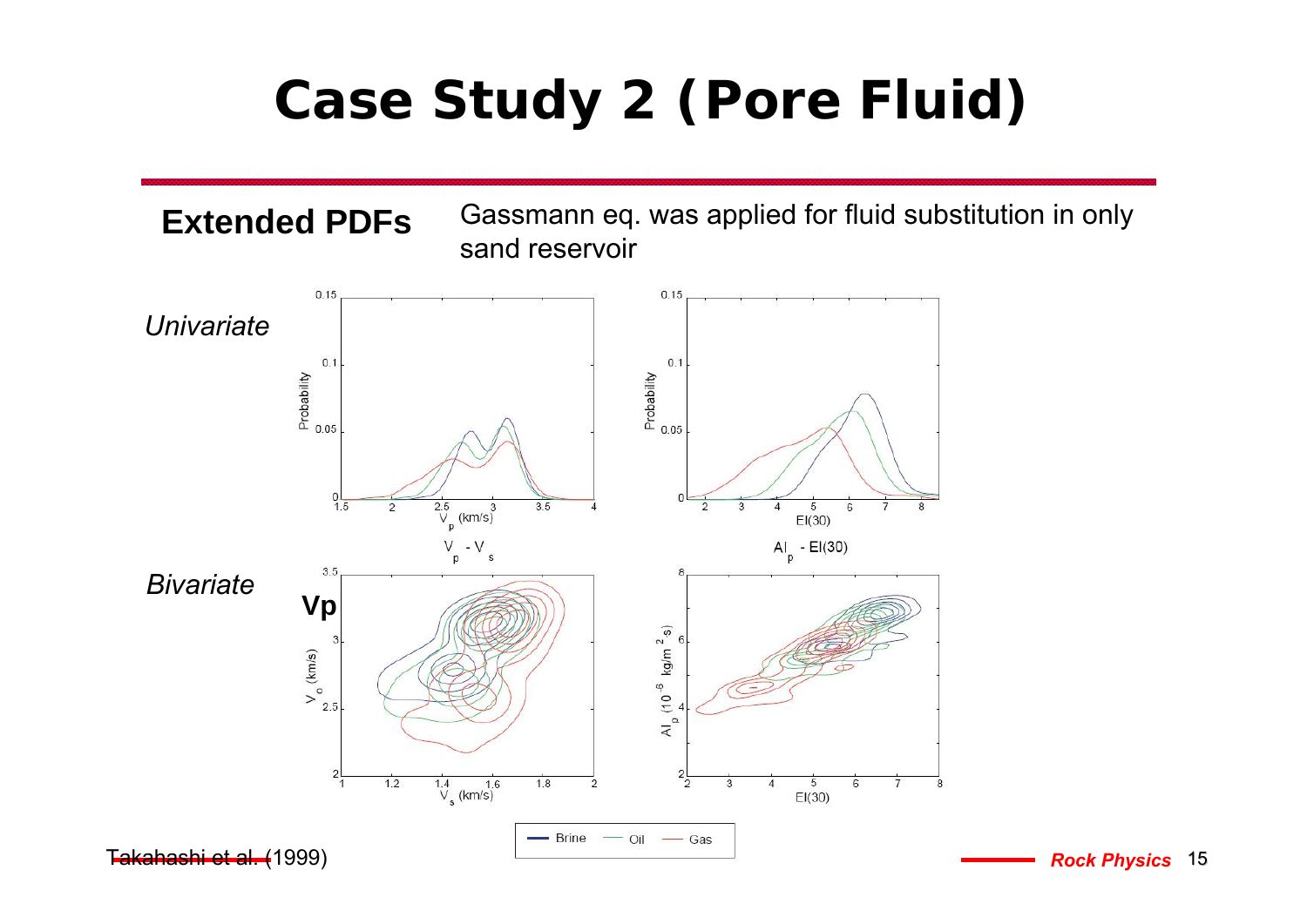### **Mutual Information**

Information about **pore fluid** carried by Seismic attributes



Takahashi et al. (1999)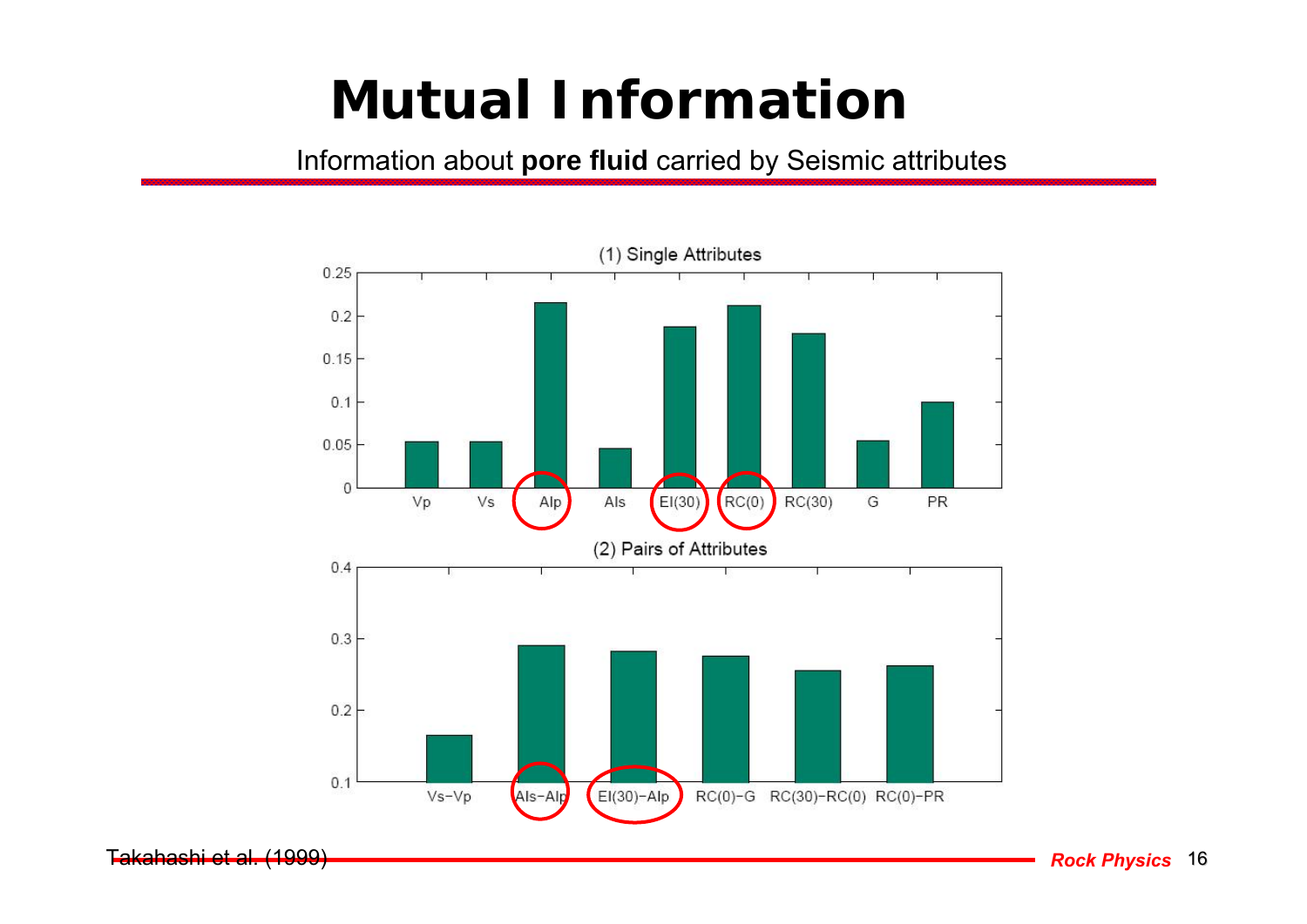### **Discussions**

Linear measures of uncertainty, such as variance  $(\sigma^2)$  and covariance  $(\sigma_{12})$ , can be used instead of the entropy (H)?

- **I** Variance (covariance) can work only at limited situation
	- -Parametric PDFs, such as Gaussian distribution
	- Continuous variable
- **Information Entropy can work more flexibly** 
	- -Nonparametric PDFs
	- -Categorical variables (Shale, Sand)

The Entropy offers a more flexible representation of the state of information about the rock.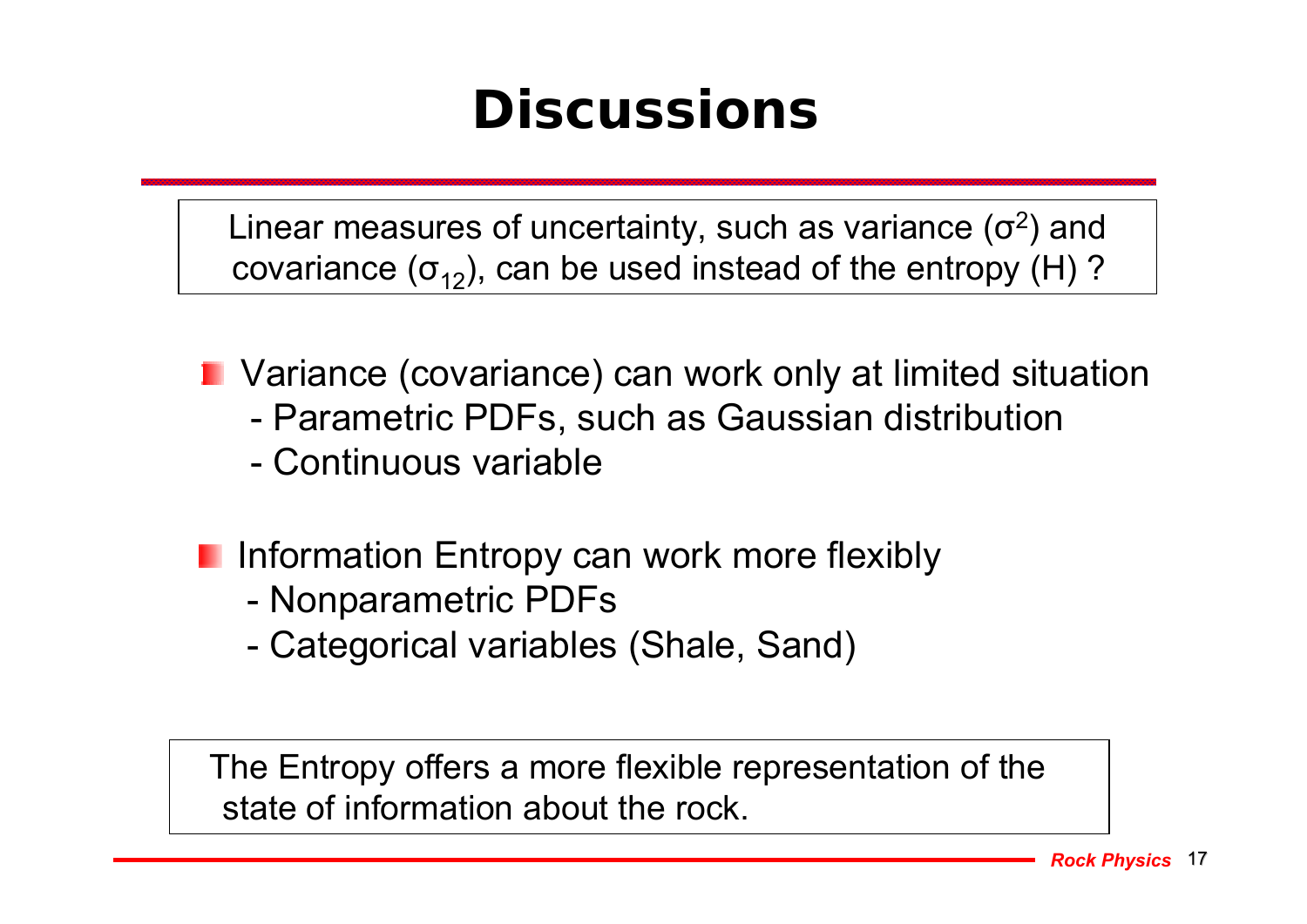## **Monte Carlo Simulation**



#### **A technique using random numbers for probabilistic solution of a model**

- $\bullet$ Model is nonlinear system
- •Input parameters with uncertainty
- $\bullet$  Uncertainty analysis instead of deterministic method

http://www.vertex42.com/ExcelArticles/mc/MonteCarloSimulation.html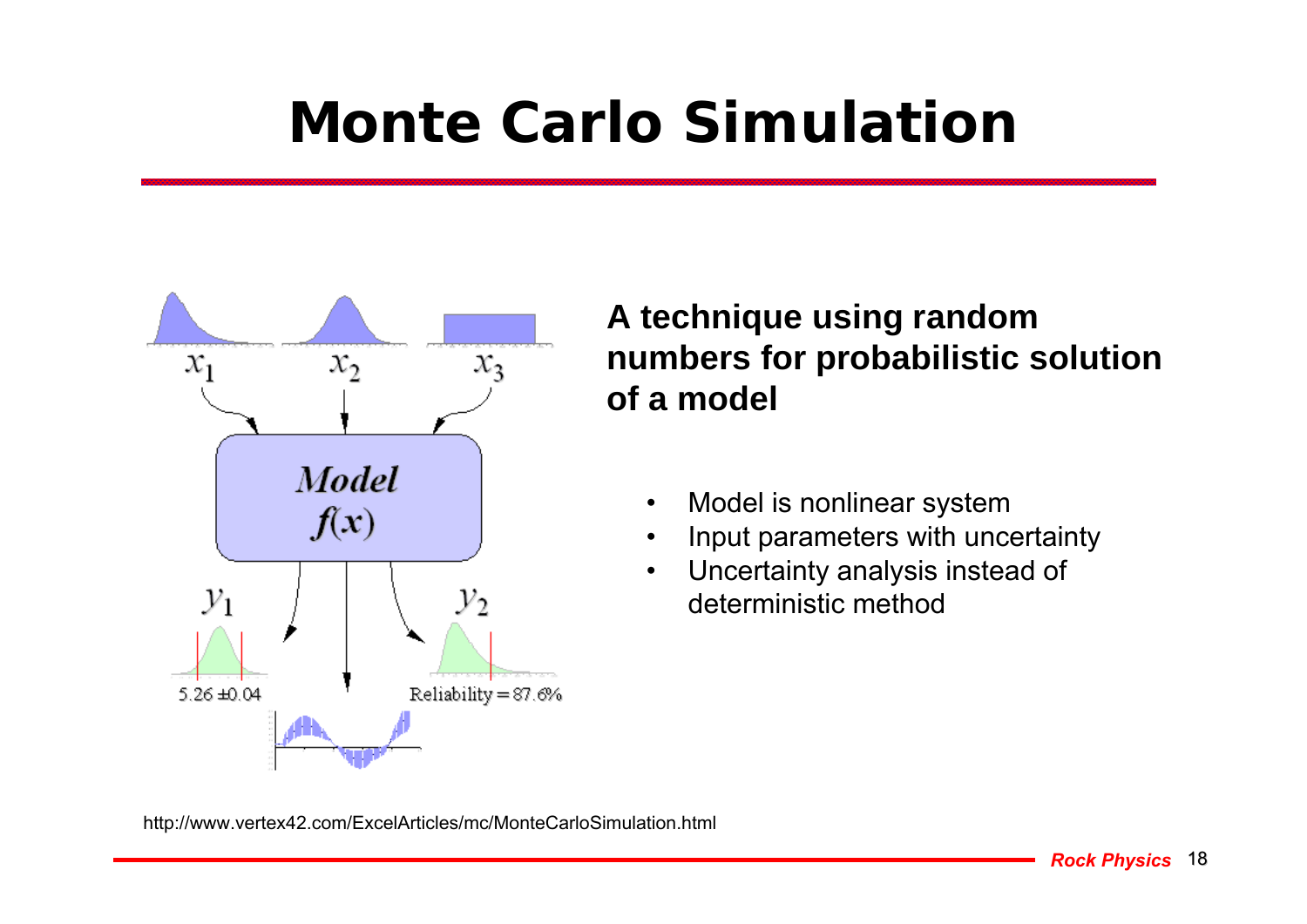## **Monte Carlo Simulation**



Step 1: Create a model,  $y = f(x_1, x_2, ..., x_q)$ .

Step 2: Generate a set of random inputs,  $x_{i1}$ ,  $x_{i2}$ , ...,  $x_{iq}$ .

Step 3: Use the model to obtain outputs.

Step 4: Repeat steps 2 and 3 for  $i = 1$  to n.

Step 5: Analyze the results using histograms, summary statistics, confidence intervals, etc.

http://www.vertex42.com/ExcelArticles/mc/MonteCarloSimulation.html